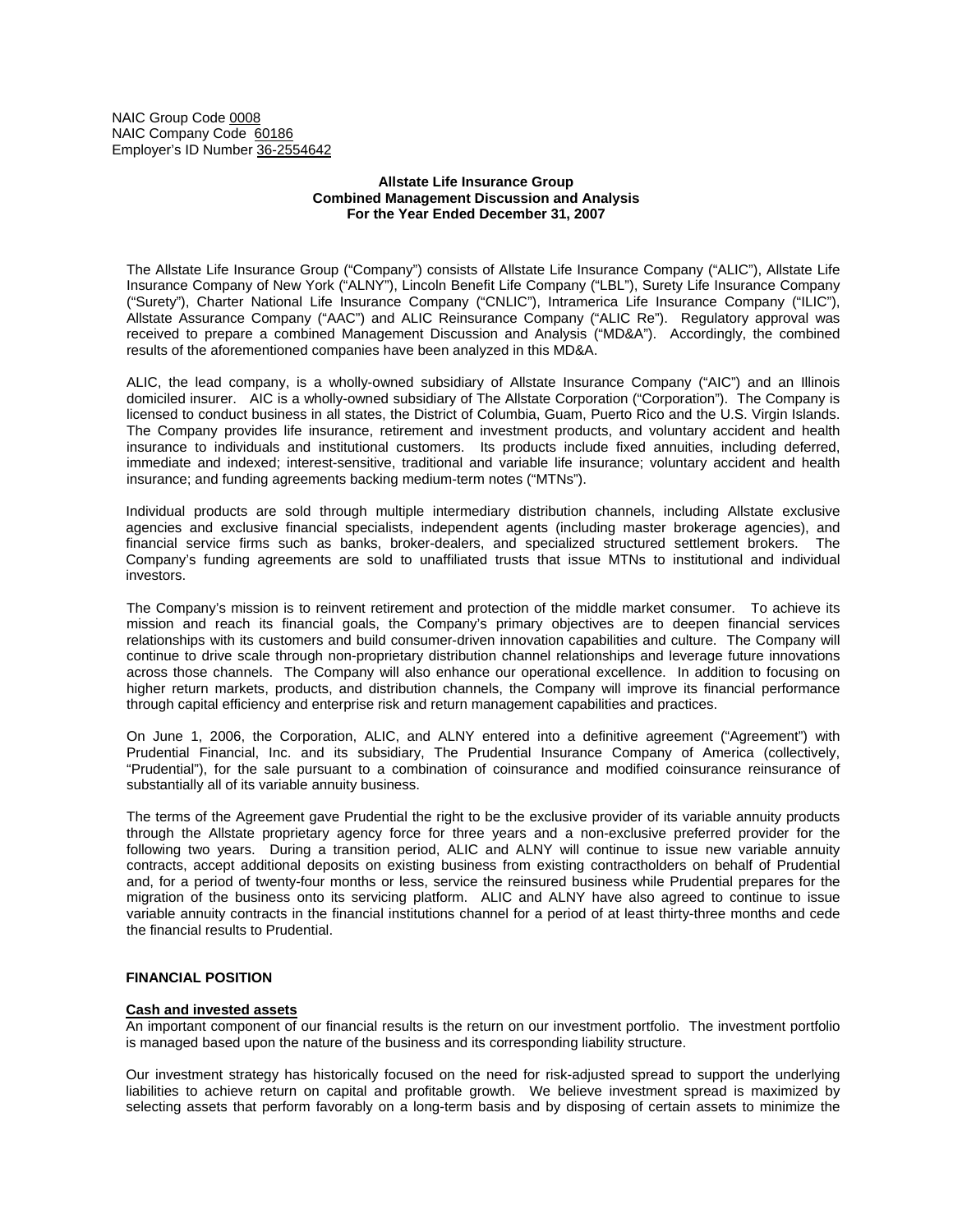effect of downgrades and defaults. We believe this strategy maintains the investment spread necessary to sustain income over time. The portfolio management approach employs a combination of recognized market, analytical and proprietary modeling, including a strategic asset allocation model, as the primary basis for the allocation of interest sensitive, illiquid and credit assets as well as for determining overall below investment grade exposure and diversification requirements. Within the ranges set by the strategic asset allocation model, tactical investment decisions are made in consideration of prevailing market conditions. We will be adding a total return framework to the management of our assets to further enhance long-term returns and leverage our active management capabilities.

In conjunction with our priority of optimizing the returns we realize for the risks we accept, we will be undertaking selected new investment strategies. We are forming an investment subsidiary to pursue investment opportunities not efficiently held within our insurance operations. The creation of this subsidiary improves our capital management by enabling higher return investment strategies. As a result of this strategy, there may be a different mix in the reporting of returns between investment income, realized capital gains and losses, unrealized capital gains and losses and higher investment expenses. Additionally, this strategy may result in increased leverage from investing activities.

As a result of tactical decisions, the Company may sell securities during the period in which fair value has declined below amortized cost for fixed income securities or cost for equity securities. Portfolio monitoring, which includes identifying securities that are other-than-temporarily impaired and recognizing impairment on securities in an unrealized loss position for which the Company does not have the intent and ability to hold until recovery, are conducted regularly.

The composition of the investment portfolio at December 31 was:

| (in millions)                 | 2007               | 2006   |
|-------------------------------|--------------------|--------|
| <b>Bonds</b>                  | \$<br>49,748<br>\$ | 51,513 |
| <b>Preferred stocks</b>       | 2,458              | 1,796  |
| Common stocks                 | 101                | 63     |
| Mortgage loans on real estate | 8,145              | 7,124  |
| Cash and cash equivalents     | 159                | 708    |
| Short-term investments        | 189                | 31     |
| Contract loans                | 772                | 753    |
| Other invested assets         | 1,125              | 469    |
| Other                         | 592                | 314    |
| Total                         | \$<br>\$<br>63,289 | 62,771 |

Total invested assets increased \$0.5 billion, or 1%, at December 31, 2007 and was primarily due to positive cash flows generated from operating activities.

# **Bonds**

The bond portfolio consists of privately placed securities, publicly traded corporate bonds, mortgage-backed securities ("MBS"), asset-backed securities ("ABS"), tax-exempt and taxable municipal bonds, U.S. government bonds and foreign government bonds. The Company generally holds its bond portfolio to maturity, but has classified all bonds as available for sale to allow maximum flexibility in portfolio management.

At December 31, 2007, 93.6% of the consolidated bond portfolio was rated investment grade, which is defined as a security having a National Association of Insurance Commissioners ("NAIC") Securities Valuation Office rating of 1 or 2; a Moody's rating of Aaa, Aa, A, or Baa, a S&P, Fitch or Dominion rating of AAA, AA, A or BBB; an A.M. Best rating of aaa, aa, a or bbb; or a comparable internal rating if an externally provided rating is not available. There were no material changes in the invested asset mix or quality distribution from the prior year.

Bonds are carried at amortized cost. The fair value of bonds was \$50.8 billion and \$53.1 billion at December 31, 2007 and 2006, respectively. At December 31, 2007, unrealized net capital gains on the bond portfolio, which are calculated as the difference between statement value and fair value, were \$1.0 billion compared to \$1.6 billion as of December 31, 2006.

Corporate bonds totaled \$26.3 billion and \$26.5 billion at December 31, 2007 and 2006, respectively. As of December 31, 2007, the portfolio also contained \$13.5 billion of privately placed corporate obligations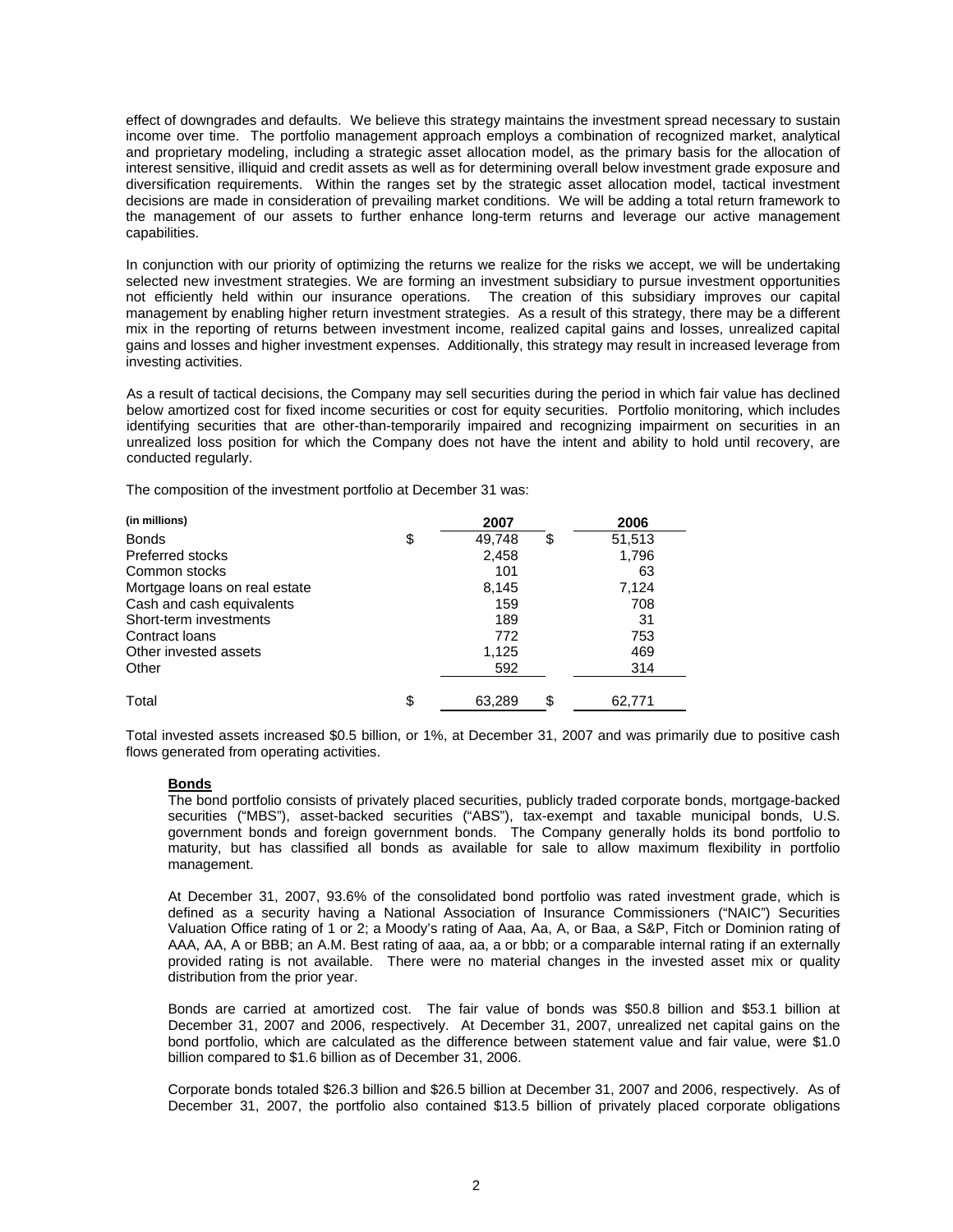compared with \$12.4 billion at December 31, 2006. The benefits of privately placed securities as compared to public securities are generally higher yields, improved cash flow predictability through pro-rata sinking funds on many bonds, and a combination of covenant and call protection features designed to better protect the holder against losses resulting from credit deterioration, reinvestment risk and fluctuations in interest rates. A potential disadvantage of privately placed securities as compared to public securities is reduced liquidity. 86.9% of the privately placed securities were rated investment grade by either the NAIC or internal ratings.

At December 31, 2007 and 2006, \$9.8 billion and \$10.5 billion, respectively, of the bond portfolio were invested in MBS. The MBS portfolio consists primarily of securities which were issued by or have underlying collateral that is guaranteed by U.S. government agencies or sponsored entities, thus minimizing credit risk. The MBS portfolio, however, is subject to interest rate risk since price volatility and ultimate realized yield are affected by the rate of repayment of the underlying mortgages. The Company attempts to limit interest rate risk on these securities by investing a portion of the portfolio in securities that provide prepayment protection. At December 31, 2007, 99.8% of the MBS portfolio was rated investment grade.

The bond portfolio also contained \$5.2 billion and \$4.9 billion of ABS at December 31, 2007 and 2006, respectively. The ABS portfolio is subject to credit and interest rate risks. Credit risk is mitigated by monitoring the performance of the collateral. In addition, many of the securities in the ABS portfolio are credit enhanced with features such as over-collateralization, subordinated debt, reserve funds, guarantees and/or insurance. 97% of the ABS securities were rated investment grade by either the NAIC or internal ratings. Interest rate risk is similar to the risk posed by MBS, but to a lesser degree due to the nature of the underlying assets. The portfolio is primarily backed by securitized home equity, collateralized debt obligations and collateralized loan obligations.

Municipal bonds, including tax-exempt and taxable securities, totaled \$4.0 billion at December 31, 2007 compared to \$4.3 billion at December 31, 2006. 99.7% of these securities were rated investment grade at December 31, 2007.

Fixed income securities issued by the U.S. government and agencies of the U.S. government totaled \$3.9 billion at December 31, 2007 compared to \$3.7 billion at December 31, 2006. 99.9% of these securities were rated investment grade at December 31, 2007.

The ratings of securities in the Company's portfolio are influenced by many factors, including the impact of the economic environment on individual securities. The Company closely monitors its bond portfolio for rating changes or other declines in value that are other than temporary. Fixed income securities are placed on non-accrual status when they are in default or when the timing or receipt of principal or interest payments are in doubt. Write-downs of bonds are recorded when the decline in value is considered to be other than temporary.

#### **Preferred stocks**

Preferred stocks increased by \$0.7 billion to \$2.5 billion at December 31, 2007. The reclassification of hybrid securities from bonds to preferred stocks based on a new NAIC definition totaling \$0.7 billion accounted for most of the change.

### **Mortgage loans on real estate**

Mortgage loans on real estate increased \$1.0 billion to \$8.1 billion at December 31, 2007 due to the purchase of commercial mortgages to take advantage of favorable spreads. The Company's mortgage loans are collateralized by a variety of commercial real estate property types located throughout the United States.

The Company closely monitors its commercial mortgage loan portfolio on a loan-by-loan basis. Loans with an estimated collateral value less than the loan balance, as well as loans with other characteristics indicative of higher than normal credit risk, are reviewed by management at least quarterly for purposes of establishing valuation allowances and placing loans on non-accrual status. The underlying collateral values are based upon either discounted property cash flow projections or a commonly used valuation method that utilizes a one-year projection of expected annual income divided by an expected rate of return.

### **Short-term investments**

The short-term investment portfolio was \$189 million and \$31 million at December 31, 2007 and 2006, respectively. The Company invests all available cash balances primarily in taxable and tax-exempt shortterm securities having a final maturity date or redemption date of less than one year.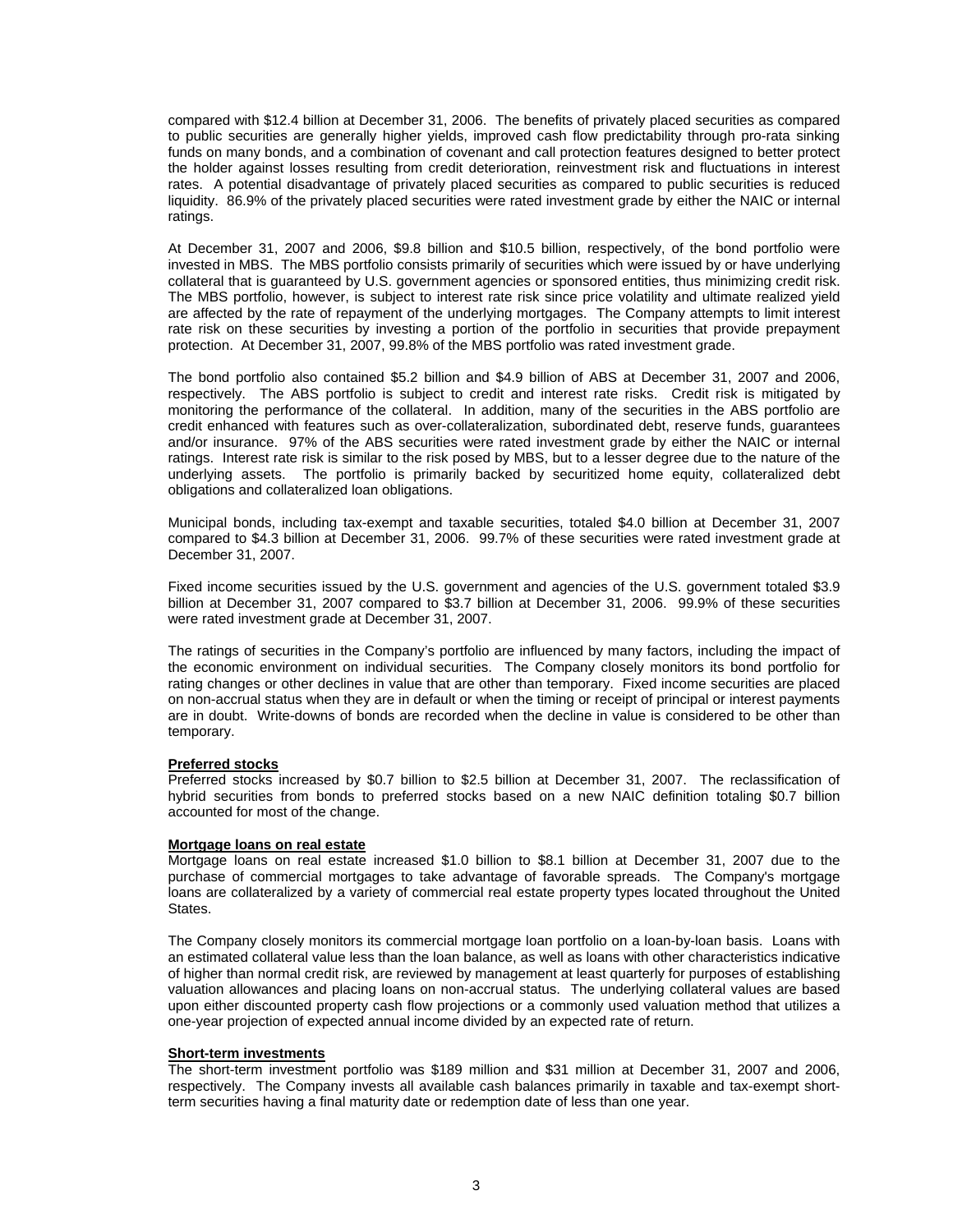### **Transfers from Separate Accounts**

Separate Accounts balances decreased by \$2.1 billion, or 8%, to \$23.3 billion at December 31, 2007 due in large part to the decline in the equity market performance.

The assets of the Separate Accounts are carried at fair value. Separate Accounts liabilities represent the contractholders' claim to the related assets and are carried at the fair value of the assets. Investment income and realized capital gains and losses of the Separate Accounts accrue directly to the contractholders, and therefore, are not included in the consolidated Statement of Operations. Revenues from the Separate Accounts consist of contract maintenance and administration fees, and mortality, surrender and expense charges.

The Company issues deferred variable annuities, variable life contracts and certain guaranteed investment contracts, the assets and liabilities of which are legally segregated and recorded as assets and liabilities of the Separate Accounts. Absent any contract provision wherein the Company guarantees either a minimum return or account value upon death or annuitization, variable annuity and variable life contractholders bear the investment risk that the Separate Accounts funds may not meet their stated investment objectives. The Company's variable annuity business was sold to Prudential in 2006.

#### **Aggregate reserve for life contracts**

| (in millions)                      | 2007         | 2006         |
|------------------------------------|--------------|--------------|
| <b>Fixed annuities</b>             | \$<br>19,690 | \$<br>20,422 |
| Interest sensitive life            | 8,372        | 7,810        |
| Structured settlements             | 6,269        | 6,072        |
| Indexed annuities                  | 3,564        | 3,092        |
| Annuity buy outs                   | 1.061        | 1,102        |
| Traditional                        | 1,318        | 1,195        |
| Single premium immediate annuities | 659          | 681          |
| Payout annuities                   | 426          | 403          |
| Other                              | 148          | 161          |
|                                    |              |              |
| Total                              | \$<br>41.507 | \$<br>40.938 |

Aggregate reserves increased \$569 million to \$41.5 billion as of December 31, 2007 compared to \$40.9 billion as of December 31, 2006. Reserves for interest sensitive life increased \$562 million primarily due to an increase in account value. Indexed annuity reserves increased \$471 million due to strong sales performance. The overall increase was partially offset by a \$731 million decrease in fixed annuity reserves due to higher surrenders.

### **Liability for deposit-type contracts**

Liability for deposit type contracts increased \$736 million to \$16.7 billion. The majority of the increase was due to credited interest payable to institutional investors for MTNs.

#### **Transfers to Separate Accounts**

Transfers to Separate Accounts was \$219 million as of December 31, 2007 compared to transfers from Separate Accounts of \$76 million at December 31, 2006. The increase of \$295 million was primarily attributed to the change in market value adjustments.

# **Net adjustments in assets and liabilities due to foreign exchange rates**

This account balance increased 100% to \$373 million as of December 31, 2007. The increase was due to a change in reporting presentation beginning in 2007 to show the receivables and liabilities associated with swaps on MTNs separately. The receivables and liabilities were previously reported net on the liability for deposit-type contracts line . Currently, the receivables and the liabilities are reported on the aggregate write-ins for invested assets line and the net adjustments in assets and liabilities due to foreign exchange rates line, respectively.

### **Borrowed money**

Borrowed money decreased \$142 million, or 99%, to \$1 million as of December 31, 2007. The decrease was due to the temporary suspension of the mortgage dollar roll program while the implications of proposed new guidance based on Generally Accepted Accounting Principles can be evaluated.

#### **Capital and surplus**

Capital and surplus decreased \$758 million to \$2.8 billion. In 2007, net income of \$167 million was more than offset by \$725 million of dividends paid and a \$119 million increase in the asset valuation reserve.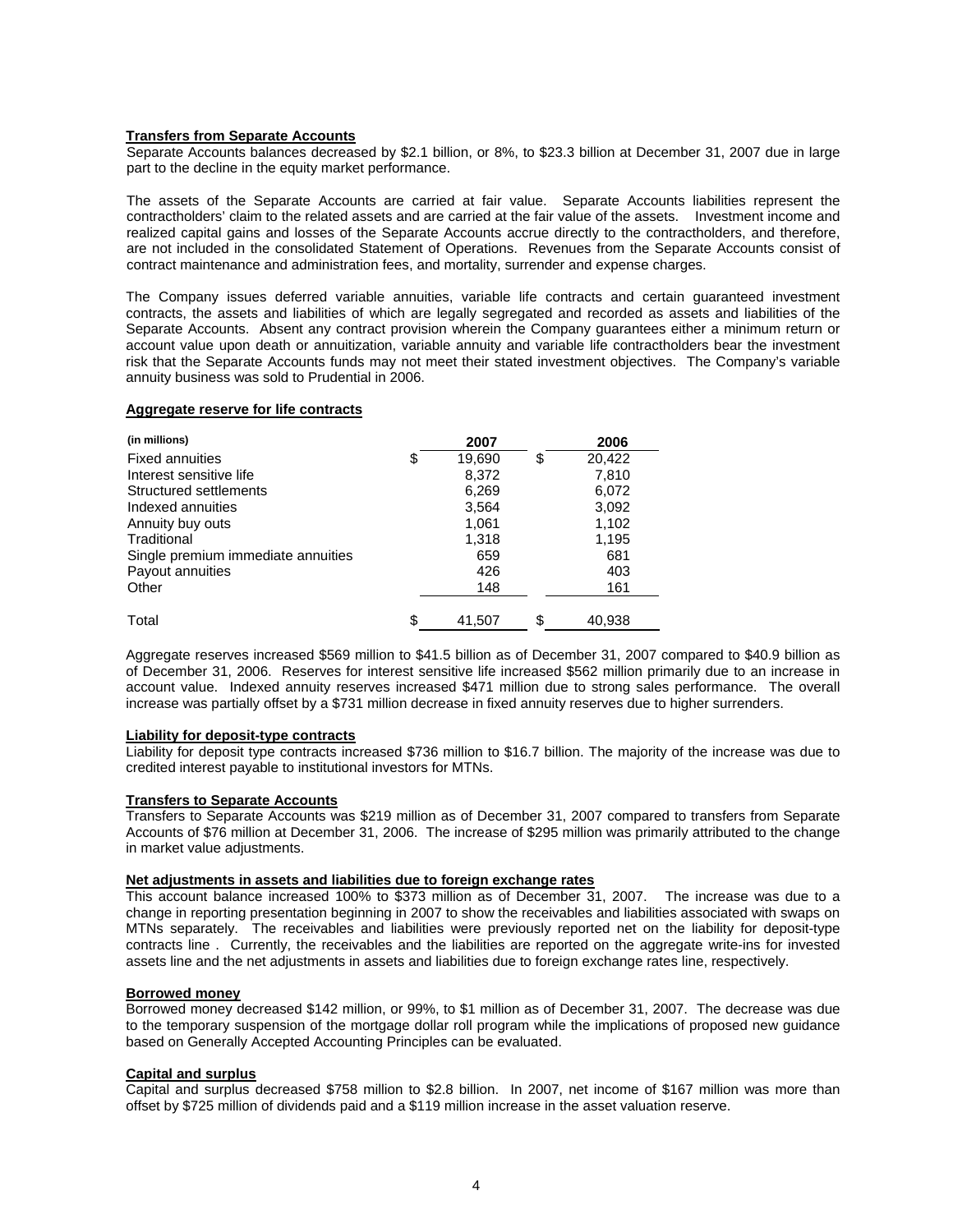# **RESULTS OF OPERATIONS**

| (in millions)                                                      | 2007        | 2006        |
|--------------------------------------------------------------------|-------------|-------------|
| Premiums and annuity considerations                                | \$<br>5,249 | \$<br>7,027 |
| Net investment income including IMR amortization                   | 3,604       | 3,535       |
| Commissions and expense allowances                                 | 311         | 439         |
| Reserve adjustments on reinsurance ceded                           | (1, 917)    | (949)       |
| Income from fees                                                   | 76          | 182         |
| Other income                                                       | 19          | 46          |
| Total revenue                                                      | 7,342       | 10,280      |
| Provision for benefits                                             | 8,868       | 9,473       |
| Commissions and general insurance expenses                         | 1,021       | 1,263       |
| Insurance taxes, licenses and fees                                 | 71          | 75          |
| Net transfers to or (from) Separate Accounts                       | (2,786)     | (1, 160)    |
| Maturities and other scheduled payments                            | 30          | 163         |
| Transfer of IMR due to reinsurance agreement                       |             | 21          |
| Total expense                                                      | 7,204       | 9,835       |
| Net gain from operations before dividends to policyholders and     |             |             |
| federal income taxes                                               | 138         | 445         |
| Federal and foreign income taxes incurred                          | (52)        | 256         |
| Net gain from operations after dividends to policyholders and      |             |             |
| federal income taxes and before realized capital gains or (losses) | 190         | 189         |
| Realized gains or (losses), net of IMR and federal income taxes    | (23)        | 63          |
| Net income                                                         | \$<br>167   | \$<br>252   |

#### **Net income**

Net income decreased by \$85 million to \$167 million. A substantial decrease in premiums and annuity considerations along with higher reserve adjustments on reinsurance ceded more than offset the effects of higher investment income and lower benefits.

### **Premiums and annuity considerations**

Premiums and annuity considerations decreased \$1.8 billion, or 25%, due in large part to a decline in sales of fixed annuities, partially offset by an increase in variable annuities. Fixed annuity considerations decreased \$2.0 billion primarily driven by lower sales of the Preferred Performance, Sure Horizon and T-Link products. The Company had almost no variable annuity consideration in 2007 compared to a negative amount of \$626 million for 2006 that was attributable to the transfer of reserves to Prudential related to the initial cession.

#### **Net investment income**

Net investment income, including interest maintenance reserve ("IMR") amortization, increased \$69million, or 2%. The increase, excluding IMR amortization, was due to a higher invested assets base due to positive cash flow from operations.

### **Commissions and expense allowances**

Commissions and expense allowances decreased \$128 million mainly due to the sale of variable annuity business to Prudential.

#### **Reserve adjustments on reinsurance ceded**

Reserve adjustments on reinsurance ceded decreased \$968 million due to an increase in the reserve adjustment on variable annuity business ceded to Prudential under modified coinsurance.

# **Provision for benefits**

Provision for benefits decreased \$0.6 billion, or 6%, and was largely driven by surrender benefits and aggregate life reserves, partially offset by an increase in death benefits.

Surrender benefits decreased \$0.4 billion, or 8%, primarily due to the cession of the variable annuity business to Prudential, partially offset by the increases in fixed annuities and MVAA annuities.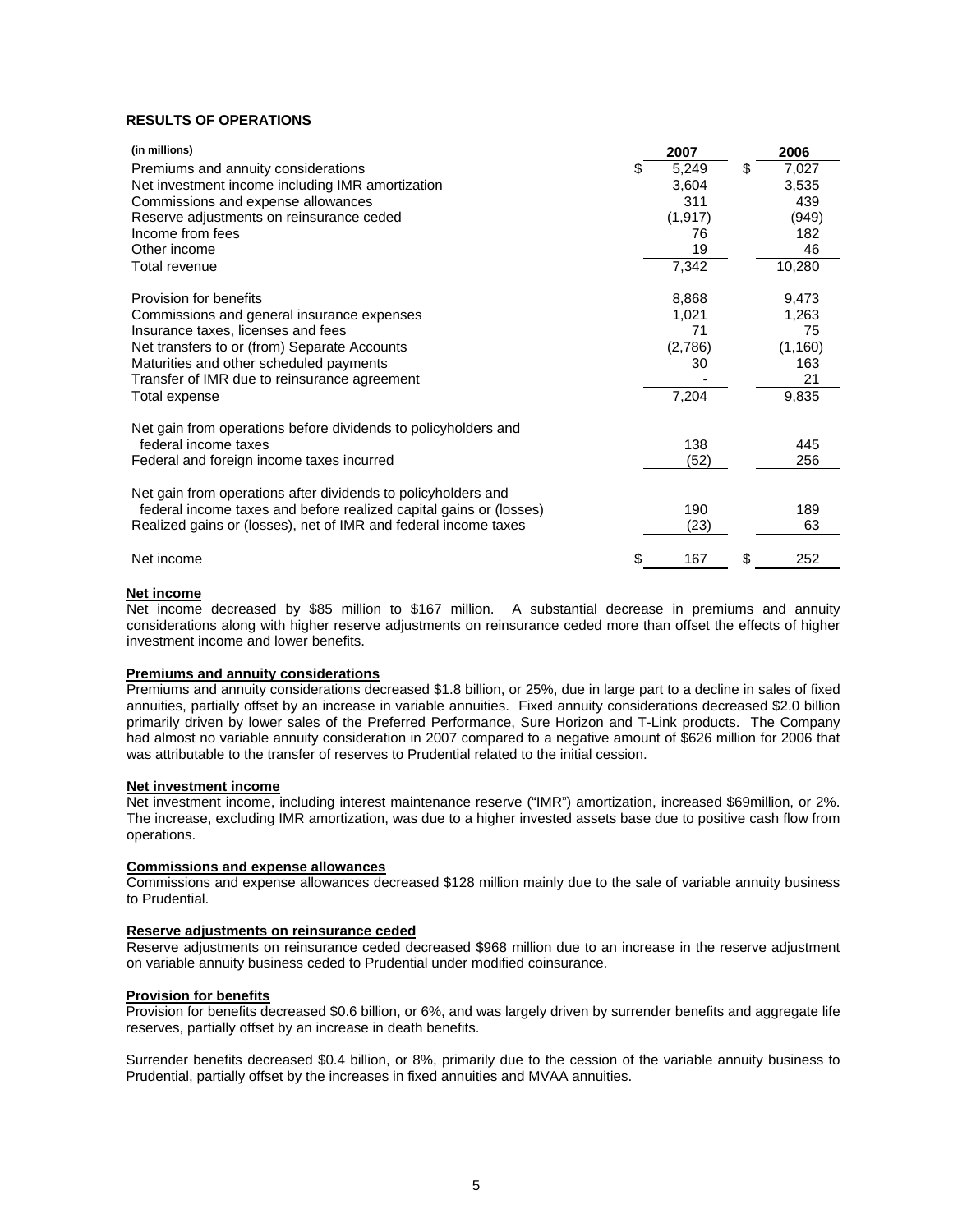Increase in aggregate reserves decreased \$0.3 billion, or 35%, in large part due to a decrease on fixed annuities attributable to the decrease in account value. The decrease was partially offset by an increase in the variable annuities reserves mainly due to the cession of the variable annuity business in the second quarter of 2006.

### **Net transfers from Separate Accounts**

The transfers increased \$1.6 billion in 2007 due to higher fund transfers from Separate Accounts and premiums, partially offset by lower MVAA effect and the continuing effect of the sale of the variable annuity business to Prudential. Fund transfers from Separate Accounts increased \$1,531 million as customers moved more money to fixed funds. A decrease of \$1,273 million in transfer activity due to premiums mostly driven by the sale of variable annuity business to Prudential also contributed to the increase in the overall net transfers. The increases in the transfers were partially offset by the decrease of MVAA of \$598 million primarily attributed to reserves for VA with MVA features ceded to Prudential. The decrease in surrenders further decreased the net transfers by \$421 million.

# **Maturities and other scheduled payments**

The decrease of \$133 million, or 82%, over the prior year was primarily due to lower scheduled distributions for guaranteed investment contracts ("GICs"). The total number of contracts along with the reserve balance continues to decrease since GICs are essentially in run-off given the Company's current strategic product focus.

# **CASH FLOW AND LIQUIDITY**

The following table summarizes cash flow.

| (in millions)                                     |    | 2007    | 2006    |
|---------------------------------------------------|----|---------|---------|
| Net cash from operations                          | \$ | 2.129   | 2.151   |
| Net cash from investments                         |    | (995)   | (2,042) |
| Net cash from financing and miscellaneous sources |    | (1.525) | (243)   |
|                                                   |    |         |         |
| Net change in cash and short-term investments     | S  | (391)   | (134)   |

The principal sources of positive cash flow from operations were premiums, investment income and net transfers from Separate Accounts. The principal uses were the payment of claims and related expenses, and commissions and operating expenses. The most significant components of the negative cash flow from financing and miscellaneous sources were dividends of \$725 million and other cash applied of \$447 million. Other cash applied was mainly comprised of a \$286 million decrease in swap collateral and a \$164 million decrease in net payable to parent, subsidiaries and affiliates.

The maturity structure of the Company's bonds, which represent 79% of the Company's total investments, is managed to meet the anticipated cash flow requirements of the underlying liabilities. A portion of the diversified product portfolio, primarily fixed deferred annuities and universal life insurance policies, is subject to discretionary surrender and withdrawal by customers. Management believes its assets are sufficiently liquid to meet future obligations to its life and annuity policyholders, under various interest rate scenarios.

Liquidity for life insurance companies is measured by the ability to pay contractual benefits and operating expenses, and fund investment commitments. Annuity reserves at December 31, 2007, excluding Separate Accounts, comprise 83% of total reserves in-force. Of the total annuity reserves, \$25.3 billion, or 52%, are not subject to discretionary withdrawal. The Company maintains a strong liquidity position and is well positioned to meet its policyholders' obligations.

# **Financial rating and strength**

At December 31, 2007, ALIC's financial strength ratings from A.M. Best, Moody's, and Standard & Poor's were A+, Aa2, and AA, respectively.

# **Risk based capital**

The NAIC has a standard to help assess the solvency of insurance companies, which is referred to as risk based capital ("RBC"). The standard is based on a formula for determining each insurer's RBC and a model law specifying regulatory actions if an insurer's RBC falls below specified levels. RBC is calculated by applying factors to various asset, premium, claim, expense and reserve items. At December 31, 2007, RBC for the Company was significantly above levels that would require regulatory action.